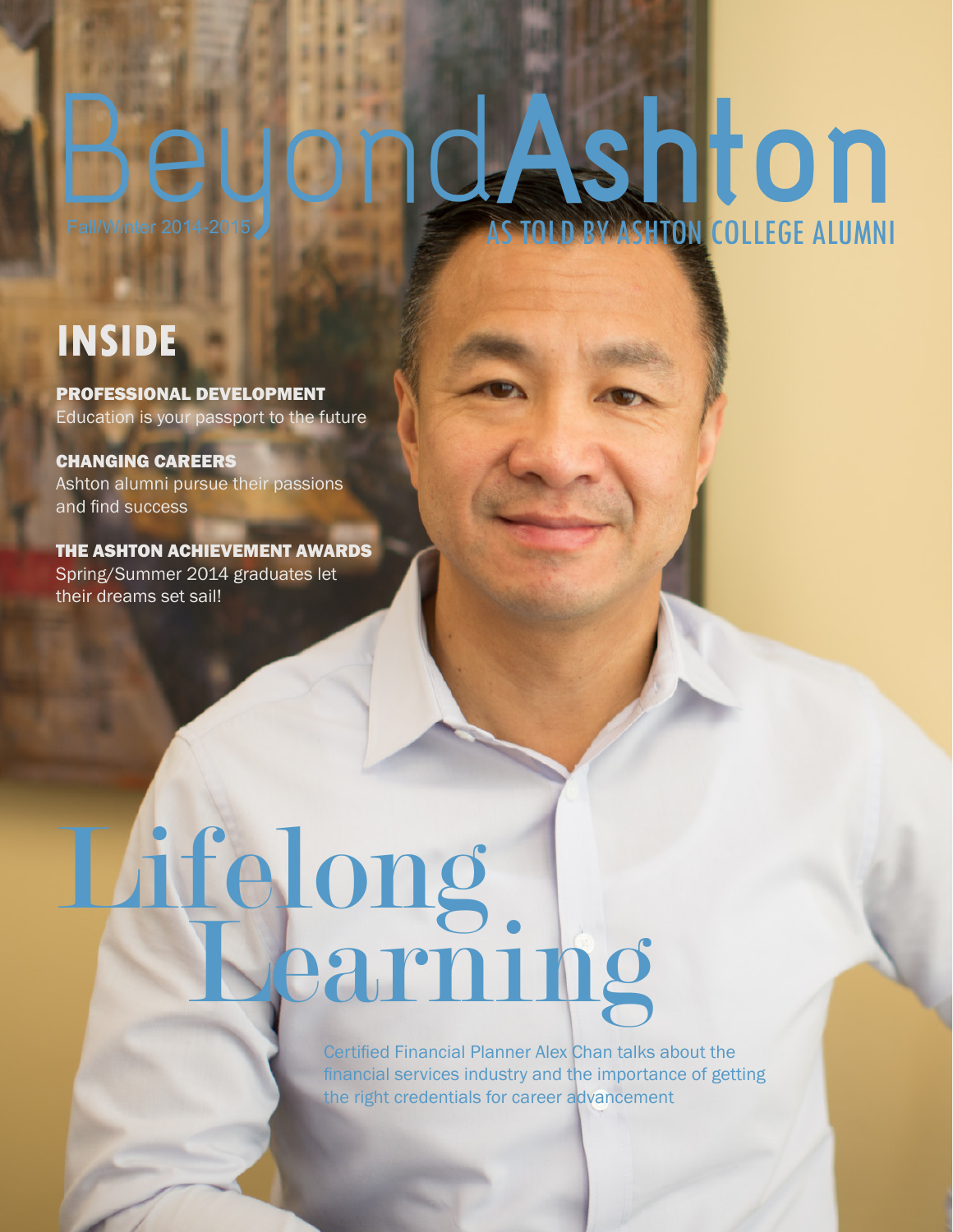## **INVESTING IN THE RIGHT CREDENTIALS**

"I wanted that added credibility on my resumé - something to reassure my clients and my peers."